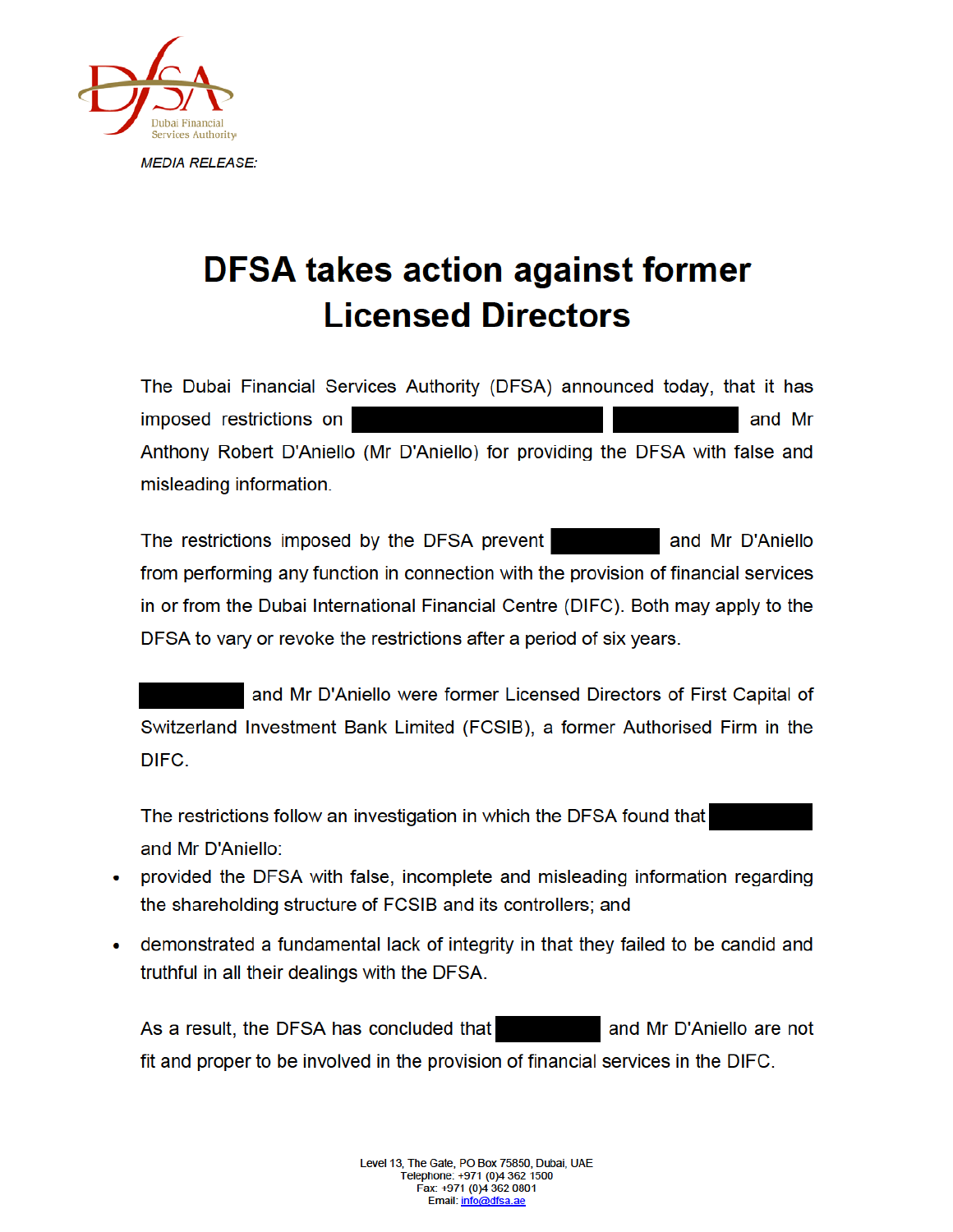

Mr Ian Johnston, Chief Executive of the DFSA said: "Authorised Persons must deal with the DFSA openly and co-operatively, and must disclose appropriately and in a timely manner any relevant information. The DFSA will take appropriate action when anyone provides information, which is false and misleading." A copy of the DFSA's Decision Notice can be found in the Public Register of the DFSA website under Regulatory Actions. Your-Resources/Public-Register#Regulatory-Actions

**- Ends -**

**For further information please contact:**

## **Editor's notes:**

**The Dubai Financial Services Authority (DFSA)** is the independent regulator of financial and ancillary services conducted in or from the Dubai International Financial Centre (DIFC), a purpose-built financial freezone in Dubai. The DFSA's regulatory mandate covers asset management, banking and credit services, securities, collective investment funds, custody and trust services, commodities futures trading, Islamic finance, insurance, an international equities exchange and an international commodities derivatives exchange. In addition to regulating financial and ancillary services, the DFSA is responsible for supervising and enforcing Anti-Money Laundering (AML) and Combating the Financing of Terrorism (CFT) requirements applicable in the DIFC. The DFSA has also accepted a delegation of powers from the DIFC Registrar of Companies (RoC) to investigate the affairs of DIFC companies and partnerships.

**Ian Johnston** was appointed as Chief Executive of the DFSA in June 2012. Ian joined the DFSA in November 2006, as a Managing Director, to head-up the Policy and Legal Services Division.

Ian was admitted to practice Law in Australia in the early 1980's and spent most of his career in the private sector. He held a number of senior positions within the financial sector and was CEO of one of Australia's major Trustee Companies. During that time, Ian played a leading role in the Trustee industry and served on the National Council of the Trustee Corporations Association.

In 1999, Ian joined the Australian Securities and Investments Commission where he held the position of Executive Director, Financial Services regulation, and spent several terms as an acting Commissioner. In 2005, Ian took up a position with the Hong Kong Securities and Futures Commission as a Special Advisor.

Ian is a past Chairman of the Joint Forum, which comprises representatives of the major international regulatory standard-setters (IOSCO, IAIS and the Basel Committee). He is a member of the Technical Committee of the IAIS, the global standard-setting body for insurance regulation, and is a member of the Board of Directors of the Financial Planning Standards Board (FPSB).